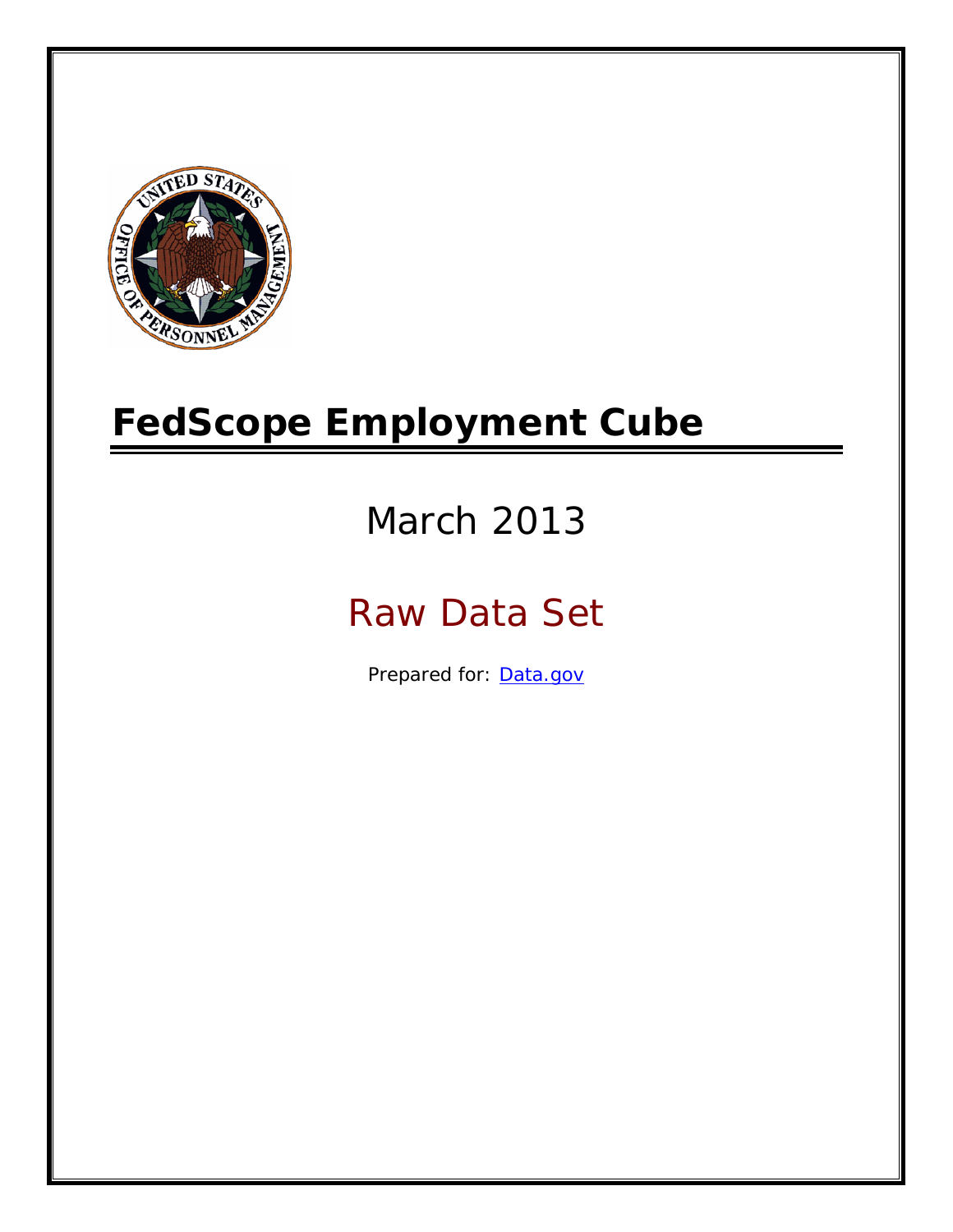

# **Table of Contents**

| $\mathbf{1}$ | <b>OVERVIEW</b>                                | 3              |
|--------------|------------------------------------------------|----------------|
| 1.1          | Purpose                                        | 3              |
| 1.2          | <b>Scope</b>                                   | 3              |
| 2            | <b>RAW DATA SET FILE</b>                       | 3              |
| 2.1          | <b>FACTDATA</b>                                | 3              |
| 3            | <b>DIMENSION TRANSLATIONS FILES</b>            | 5              |
| 3.1          | Agency                                         | 5              |
| 3.2          | Location                                       | 6              |
| 3.3          | Age                                            | 6              |
| 3.4          | <b>Education Level</b>                         | $\overline{7}$ |
| 3.5          | <b>General Schedule &amp; Equivalent Grade</b> | 8              |
| 3.6          | <b>Length of Service</b>                       | 8              |
| 3.7          | Occupation                                     | 9              |
| 3.8          | <b>Occupation Category</b>                     | 9              |
| 3.9          | Pay Plan & Grade                               | 10             |
| 3.10         | <b>Salary Level</b>                            | 10             |
|              | 3.11 STEM Occupations                          | 11             |
|              | 3.12 Supervisory Status                        | 11             |
|              | 3.13 Type of Appointment                       | 12             |
|              | 3.14 Work Schedule                             | 12             |
| 3.15         | <b>Work Status</b>                             | 13             |
|              | 3.16 Date                                      | 13             |
|              | 3.17 Employment                                | 14             |
|              | 3.18 Average Salary                            | 14             |
|              | 3.19 Average Length of Service                 | 14             |
| 4            | <b>DATA DEFINITIONS</b>                        | 15             |
| 4.1          | Agency                                         | 15             |
| 4.2          | Location                                       | 15             |
| 4.3          | Age                                            | 15             |
| 4.4          | <b>Education Level</b>                         | 15             |
| 4.5          | <b>General Schedule &amp; Equivalent Grade</b> | 15             |
| 4.6          | <b>Length of Service</b>                       | 15             |
| 4.7          | Occupation                                     | 15             |
| 4.8          | <b>Occupation Category</b>                     | 15             |
| 4.9          | Pay Plan & Grade                               | 16             |
| 4.10         | <b>Salary Level</b>                            | 16             |
| 4.11         | <b>STEM Occupations</b>                        | 16             |
| 4.12         | <b>Supervisory Status</b>                      | 16             |
| 4.13         | <b>Type of Appointment</b>                     | 16             |
| 4.14         | <b>Work Schedule</b>                           | 16             |

Source: FedScope (https://www.fedscope.opm.gov/) 1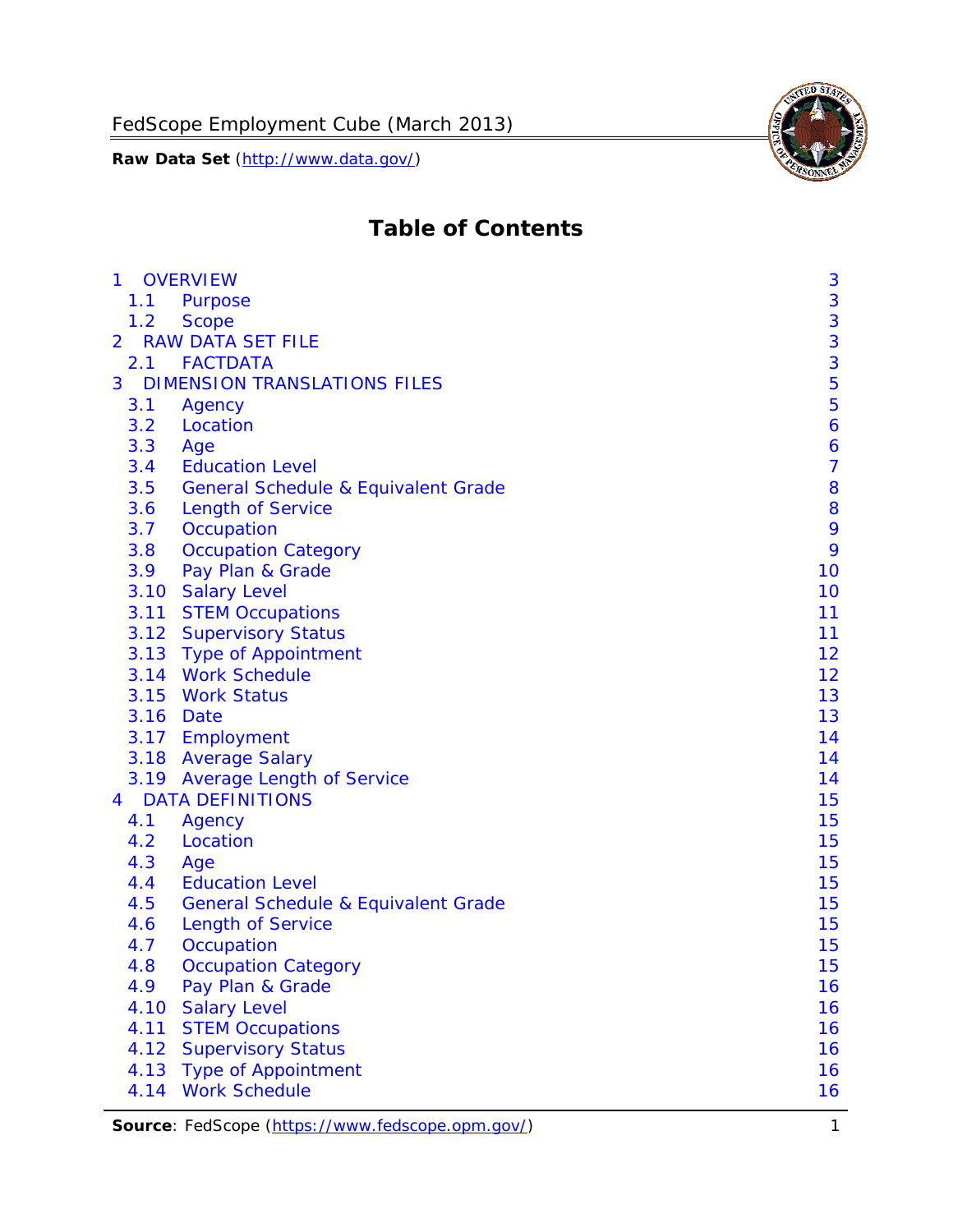FedScope Employment Cube (March 2013)

**Raw Data Set** (http://www.data.gov/)

|               | 4.15 Work Status                                    | 16 |
|---------------|-----------------------------------------------------|----|
|               | 4.16 Date                                           | 16 |
|               | 4.17 Employment                                     | 17 |
|               | 4.18 Average Salary                                 | 17 |
|               | 4.19 Average Length of Service                      | 17 |
|               | 5 APPENDIX                                          | 18 |
| 5.1           | SAS Program to Read Raw Data Sets for Data Analysis | 18 |
| $5.2^{\circ}$ | <b>FedScope General Public Web Site</b>             | 18 |

# **Listing of Tables**

| Table 2.1: FACTDATA.TXT Record Layout   | 4  |
|-----------------------------------------|----|
| Table 3.1: DTagy.txt Record Layout      | 5  |
| Table 3.2: DTloc.txt Record Layout      | 6  |
| Table 3.3: DTagelvl.txt Record Layout   | 6  |
| Table 3.4: DTedlvl.txt Record Layout    | 7  |
| Table 3.5: DTgsegrd.txt Record Layout   | 8  |
| Table 3.6: DTIoslyl.txt Record Layout   | 8  |
| Table 3.7: DTocc.txt Record Layout      | 9  |
| Table 3.8: DTpatco.txt Record Layout    | 9  |
| Table 3.9: DTppgrd.txt Record Layout    | 10 |
| Table 3.10: DTsallvl.txt Record Layout  | 10 |
| Table 3.11: DTstemocc.txt Record Layout | 11 |
| Table 3.12: DTsuper.txt Record Layout   | 11 |
| Table 3.13: DTtoa.txt Record Layout     | 12 |
| Table 3.14: DTwrksch.txt Record Layout  | 12 |
| Table 3.15: DTwkstat.txt Record Layout  | 13 |
| Table 3.16: DTdate.txt Record Layout    | 13 |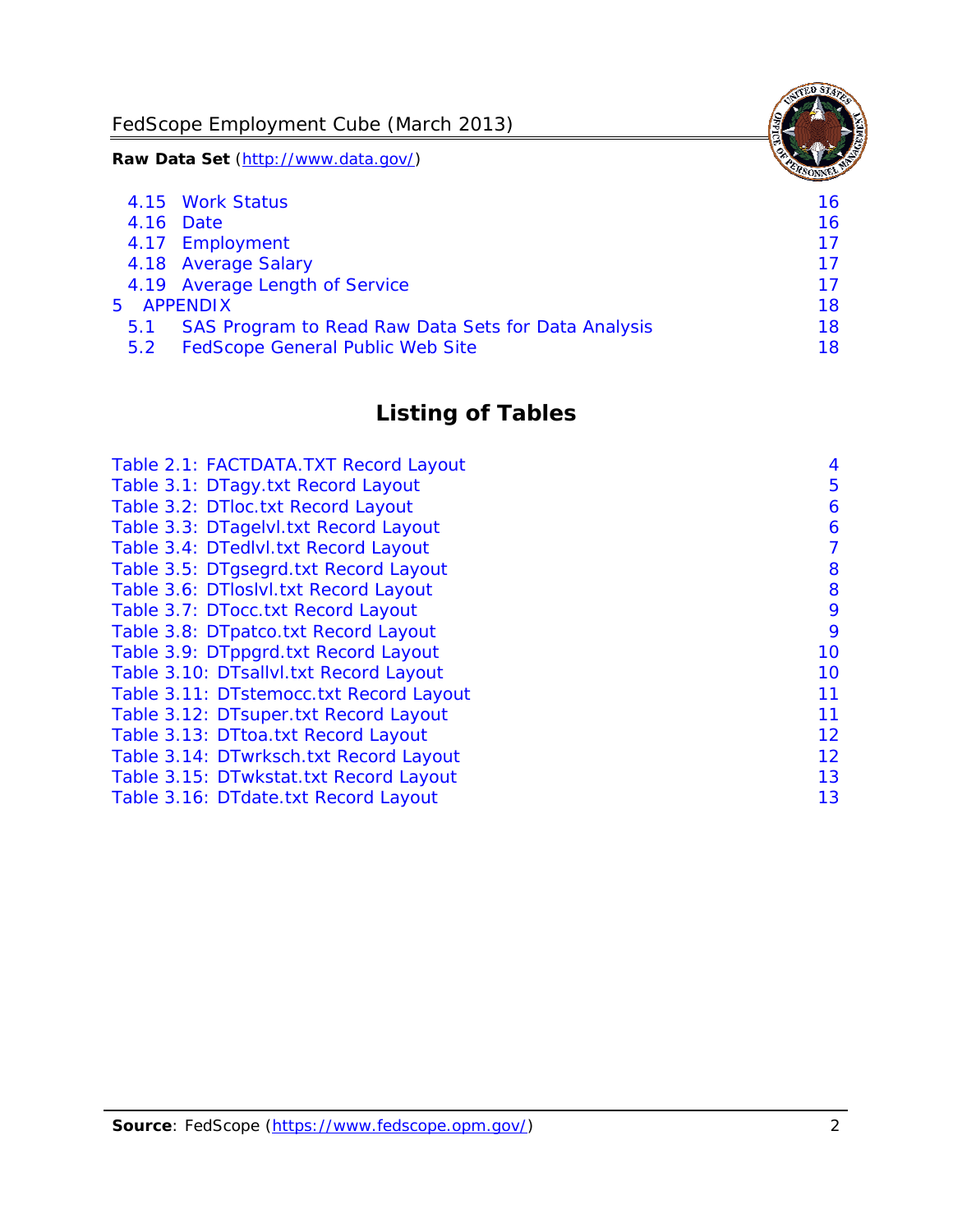

# <span id="page-3-0"></span>**1 OVERVIEW**

#### *1.1 Purpose*

<span id="page-3-1"></span>The purpose of this raw data set is to increase public access to high value, machine readable datasets generated by the U.S. Office of Personnel Management. The FedScope Employment Cube data sets are available via [Data.gov](http://www.data.gov/).

#### <span id="page-3-2"></span>*1.2 Scope*

The scope of this raw data set includes data elements used in the creation of the FedScope Employment Cube [\(https://www.fedscope.opm.gov/\)](https://www.fedscope.opm.gov/). **NOTE**: Starting in FY 2010, the OPM Statistical Data Mart (SDM) is the source for all FedScope data. The SDM is processed data from the Enterprise Human Resources Integration (EHRI) data warehouse. Data is processed on a quarterly basis (i.e. March, June, September and December).

# <span id="page-3-3"></span>**2 RAW DATA SET FILE**

# <span id="page-3-4"></span>*2.1 FACTDATA*

This "**delimited**" (comma separated value (**CSV**)) raw data set provides employee population data as of March 2013. Each column value is separated by a "**comma**" from the next column's value and each row starts a new record. Each record contains 20 data elements. The record layout for FACTDATA.TXT is depicted in [Table 2.1](#page-4-1) below: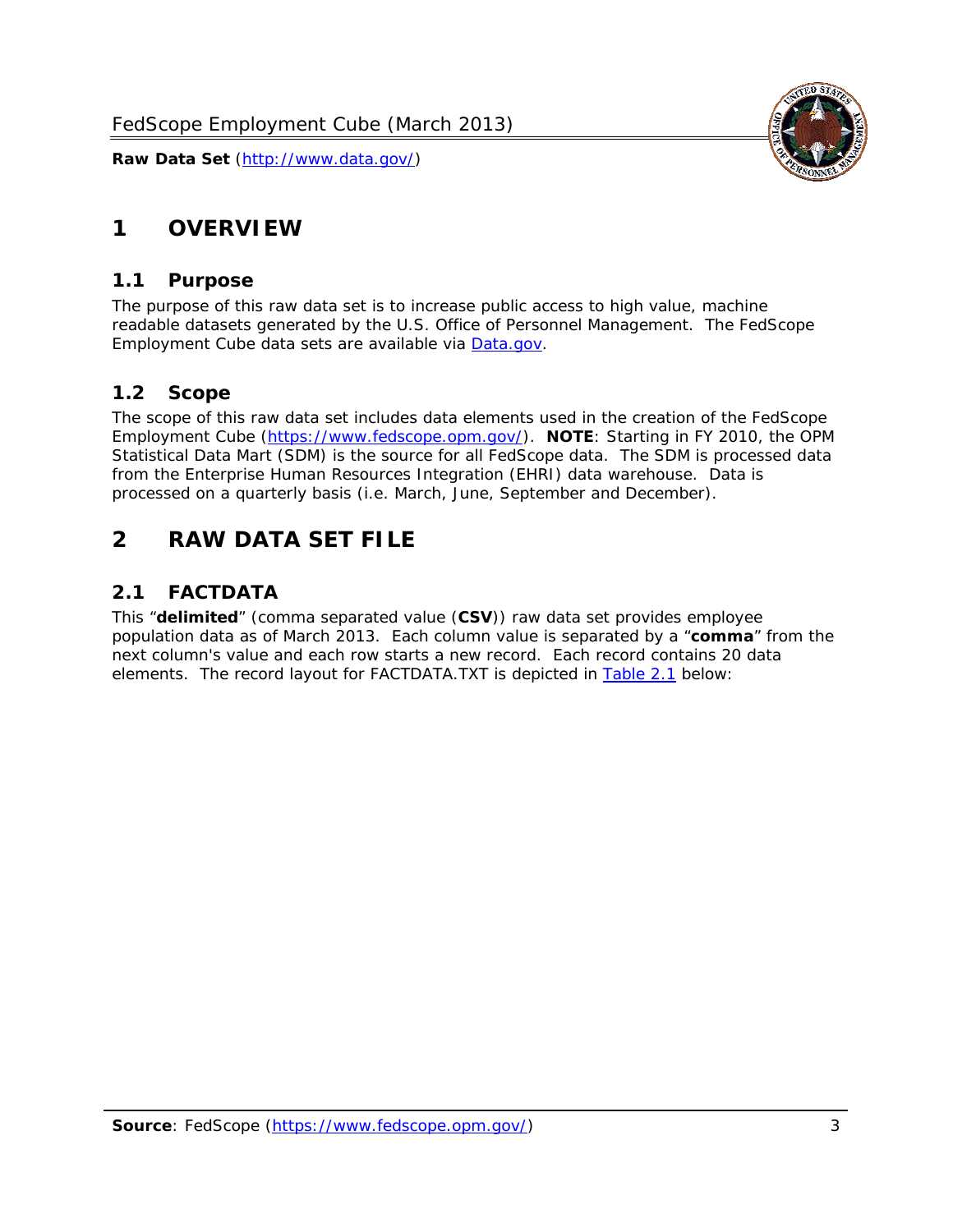

<span id="page-4-1"></span><span id="page-4-0"></span>

| Data<br><b>Column</b> | <b>DATA ELEMENT NAME</b>            | <b>CSV</b><br><b>Column</b><br><b>Name</b> | <b>CSV</b><br><b>Column</b><br>Format |
|-----------------------|-------------------------------------|--------------------------------------------|---------------------------------------|
| 1                     | Agency                              | <b>AGYSUB</b>                              | <b>TEXT</b>                           |
| $\overline{2}$        | Location                            | LOC                                        | <b>TEXT</b>                           |
| 3                     | Age                                 | <b>AGELVL</b>                              | <b>TEXT</b>                           |
| 4                     | <b>Education Level</b>              | <b>EDLVL</b>                               | <b>TEXT</b>                           |
| 5                     | General Schedule & Equivalent Grade | <b>GSEGRD</b>                              | <b>TEXT</b>                           |
| 6                     | Length of Service                   | <b>LOSLVL</b>                              | <b>TEXT</b>                           |
| 7                     | Occupation                          | <b>OCC</b>                                 | <b>TEXT</b>                           |
| 8                     | Occupation Category                 | <b>PATCO</b>                               | <b>TEXT</b>                           |
| 9                     | Pay Plan & Grade                    | <b>PPGRD</b>                               | <b>TEXT</b>                           |
| 10                    | Salary Level                        | <b>SALLVL</b>                              | <b>TEXT</b>                           |
| 11                    | <b>STEM Occupations</b>             | <b>STEMOCC</b>                             | <b>TEXT</b>                           |
| 12                    | <b>Supervisory Status</b>           | <b>SUPERVIS</b>                            | <b>TEXT</b>                           |
| 13                    | Type of Appointment                 | <b>TOA</b>                                 | <b>TEXT</b>                           |
| 14                    | Work Schedule                       | <b>WORKSCH</b>                             | <b>TEXT</b>                           |
| 15                    | <b>Work Status</b>                  | WORKSTAT                                   | <b>TEXT</b>                           |
| 16                    | Date (e.g. 201303)                  | <b>DATECODE</b>                            | <b>TEXT</b>                           |
| 17                    | Employment                          | <b>EMPLOYMENT</b>                          | <b>NUMERIC</b>                        |
| 18                    | Average Salary                      | <b>SALARY</b>                              | <b>NUMERIC</b>                        |
| 19                    | Average Length of Service           | LOS                                        | <b>NUMERIC</b>                        |
|                       | <b>Total Records: 2,090,381</b>     |                                            |                                       |

#### **Table 2.1: FACTDATA.TXT Record Layout**

**NOTE**: If importing this table (data set) into Excel, change the "column data format" for columns 1-17 from "General" to "Text". Columns 18-20 can be imported as "General" data format. In Excel, the "General" data format converts numeric values to numbers. Columns 1-17 are TEXT fields; Columns 18-20 are NUMERIC fields.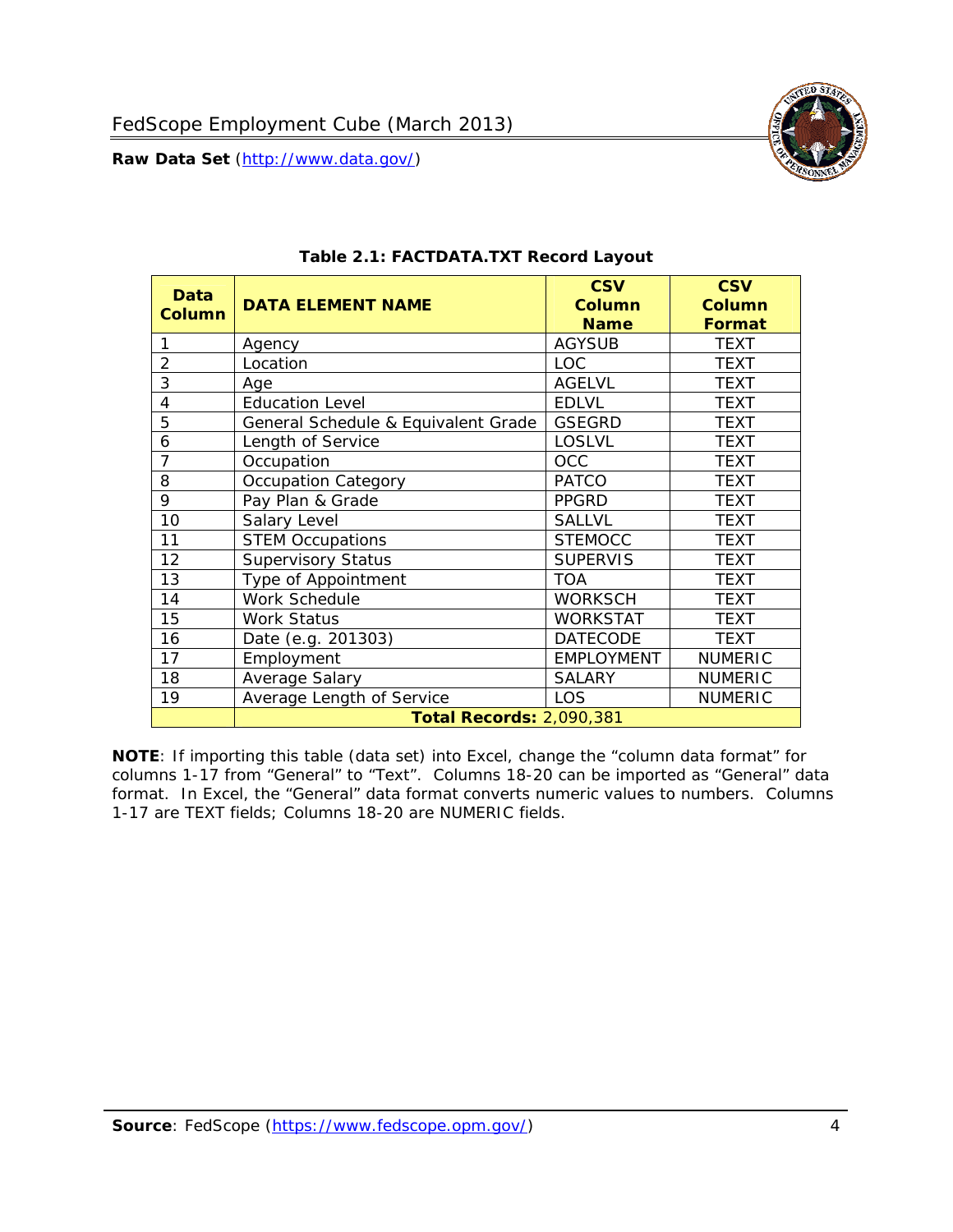

# <span id="page-5-0"></span>**3 DIMENSION TRANSLATIONS FILES**

### <span id="page-5-1"></span>*3.1 Agency*

<span id="page-5-3"></span><span id="page-5-2"></span>This "**delimited**" (comma separated value (**CSV**)) data file provides translations for the agency data element contained in the employee population data file (FACTDATA.TXT). See [Table 2.1.](#page-4-1) Each column value is separated by a "**comma**" from the next column's value and each row starts a new record. Each record contains 6 data elements. The record layout for DTagy.txt is depicted in **Table 3.1** below:

| Data<br><b>Column</b>     | <b>DATA ELEMENT NAME</b>       | <b>CSV</b><br><b>Column</b><br><b>Name</b> | <b>CSV</b><br>Column<br><b>Format</b> |
|---------------------------|--------------------------------|--------------------------------------------|---------------------------------------|
|                           | Agency Type                    | <b>AGYTYP</b>                              | <b>TEXT</b>                           |
| 2                         | <b>Agency Type Translation</b> | <b>AGYTYPT</b>                             | <b>TEXT</b>                           |
| 3                         | Agency                         | AGY                                        | <b>TEXT</b>                           |
|                           | <b>Agency Translation</b>      | <b>AGYT</b>                                | <b>TEXT</b>                           |
| -5                        | Agency Sub element             | <b>AGYSUB</b>                              | <b>TEXT</b>                           |
|                           | Agency Sub element Translation | <b>AGYSUBT</b>                             | <b>TEXT</b>                           |
| <b>Total Records: 543</b> |                                |                                            |                                       |

#### **Table 3.1: DTagy.txt Record Layout**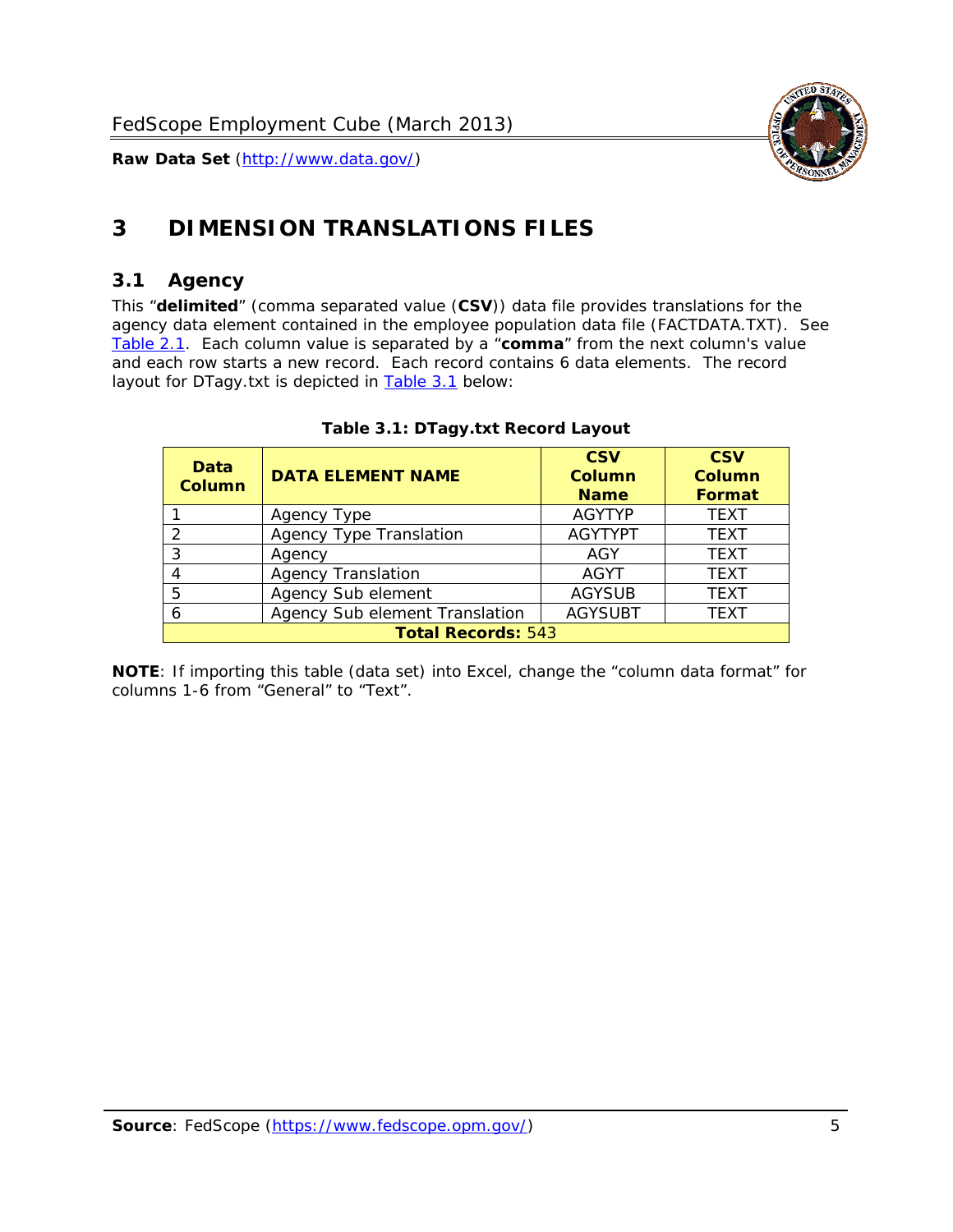

## <span id="page-6-0"></span>*3.2 Location*

<span id="page-6-4"></span><span id="page-6-2"></span>This "**delimited**" (comma separated value (**CSV**)) data file provides translations for the location data element contained in the employee population data file (FACTDATA.TXT). See [Table 2.1.](#page-4-1) Each column value is separated by a "**comma**" from the next column's value and each row starts a new record. Each record contains 4 data elements. The record layout for DTloc.txt is depicted in [Table 3.2](#page-6-4) below:

| Data<br><b>Column</b>     | <b>DATA ELEMENT NAME</b>         | <b>CSV</b><br>Column<br><b>Name</b> | <b>CSV</b><br><b>Column</b><br><b>Format</b> |
|---------------------------|----------------------------------|-------------------------------------|----------------------------------------------|
|                           | Location Type                    | <b>LOCTYP</b>                       | <b>TEXT</b>                                  |
|                           | Location Type Translation        | <b>LOCTYPT</b>                      | <b>TFXT</b>                                  |
| ⌒                         | State/Country                    | LOC.                                | <b>TEXT</b>                                  |
|                           | <b>State/Country Translation</b> | LOCT                                | <b>TFXT</b>                                  |
| <b>Total Records: 223</b> |                                  |                                     |                                              |

#### **Table 3.2: DTloc.txt Record Layout**

**NOTE**: If importing this table (data set) into Excel, change the "column data format" for columns 1-4 from "General" to "Text".

#### <span id="page-6-1"></span>*3.3 Age*

<span id="page-6-5"></span><span id="page-6-3"></span>This "**delimited**" (comma separated value (**CSV**)) data file provides translations for the age data element contained in the employee population data file (FACTDATA.TXT). See [Table](#page-4-1) [2.1](#page-4-1). Each column value is separated by a "**comma**" from the next column's value and each row starts a new record. Each record contains 2 data elements. The record layout for DTagelvl.txt is depicted in **[Table 3.3](#page-6-5)** below:

| Data<br><b>Column</b>    | <b>DATA ELEMENT NAME</b> | <b>CSV</b><br>Column<br><b>Name</b> | <b>CSV</b><br>Column<br>Format |
|--------------------------|--------------------------|-------------------------------------|--------------------------------|
|                          | Aae                      | AGFI VI                             | TFXT                           |
|                          | Age Translation          | AGFI VI T                           | TFXT                           |
| <b>Total Records: 12</b> |                          |                                     |                                |

#### **Table 3.3: DTagelvl.txt Record Layout**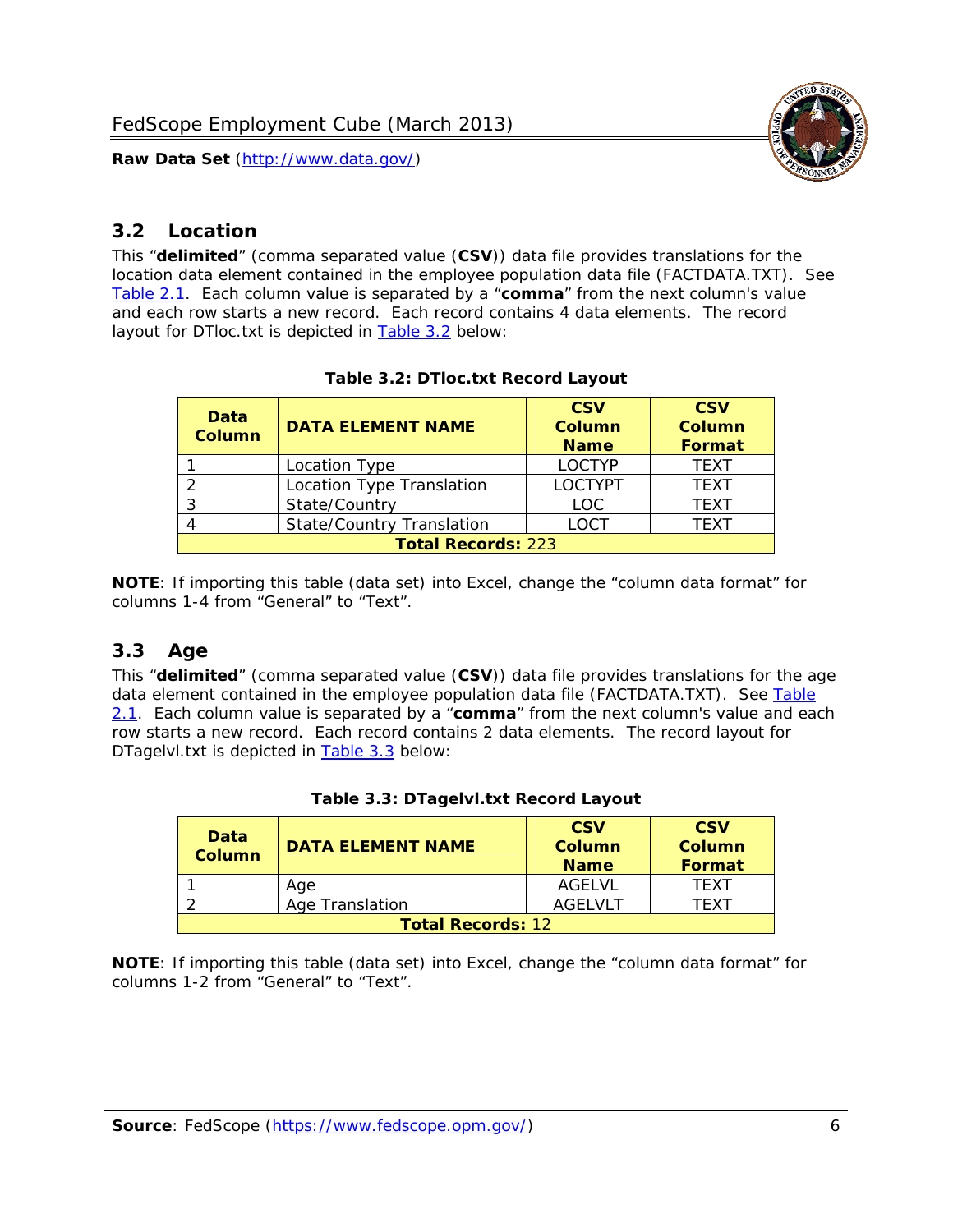

## <span id="page-7-0"></span>*3.4 Education Level*

<span id="page-7-2"></span><span id="page-7-1"></span>This "**delimited**" (comma separated value (**CSV**)) data file provides translations for the education level data element contained in the employee population data file (FACTDATA.TXT). See [Table 2.1](#page-4-1). Each column value is separated by a "**comma**" from the next column's value and each row starts a new record. Each record contains 4 data elements. The record layout for DTedlvl.txt is depicted in [Table 3.4](#page-7-2) below:

| Data<br><b>Column</b>    | <b>DATA ELEMENT NAME</b>           | <b>CSV</b><br><b>Column</b><br><b>Name</b> | <b>CSV</b><br><b>Column</b><br><b>Format</b> |
|--------------------------|------------------------------------|--------------------------------------------|----------------------------------------------|
|                          | <b>Education Level Type</b>        | <b>EDLVLTYP</b>                            | <b>TEXT</b>                                  |
|                          | Education Level Type Translation   | <b>EDLVLTYPT</b>                           | <b>TEXT</b>                                  |
|                          | <b>Education Level</b>             | <b>EDLVL</b>                               | <b>TEXT</b>                                  |
|                          | <b>Education Level Translation</b> | <b>EDLVLT</b>                              | <b>TEXT</b>                                  |
| <b>Total Records: 24</b> |                                    |                                            |                                              |

#### **Table 3.4: DTedlvl.txt Record Layout**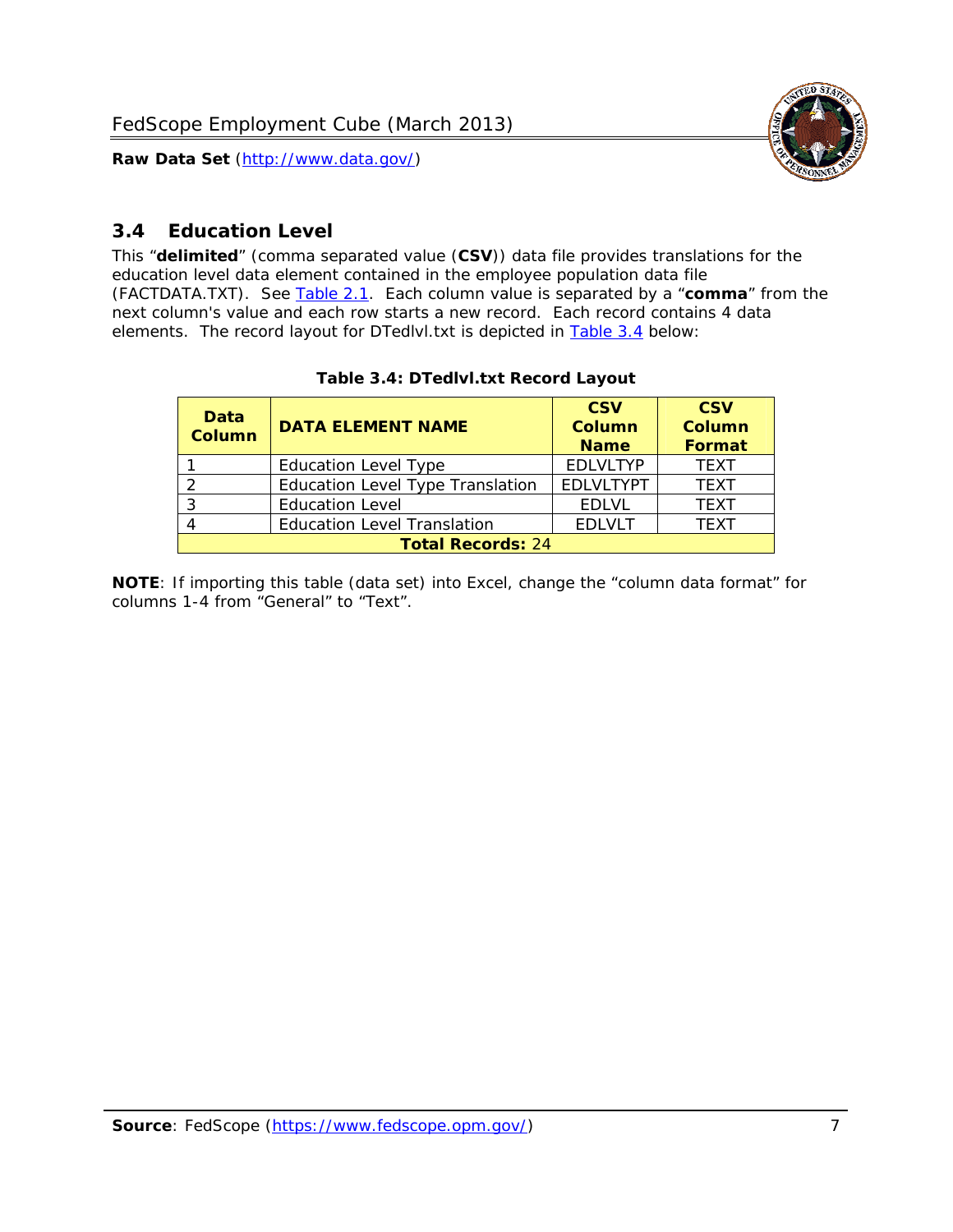

## <span id="page-8-0"></span>*3.5 General Schedule & Equivalent Grade*

This "**delimited**" (comma separated value (**CSV**)) data file provides translations for the general schedule & equivalent grade data element contained in the employee population data file (FACTDATA.TXT). See [Table 2.1](#page-4-1). Each column value is separated by a "**comma**" from the next column's value and each row starts a new record. Each record contains 1 data element. The record layout for DTgsegrd.txt is depicted in [Table 3.5](#page-8-4) below:

#### **Table 3.5: DTgsegrd.txt Record Layout**

<span id="page-8-4"></span><span id="page-8-2"></span>

| Data<br>Column           | DATA FI FMFNT NAMF                  | <b>CSV</b><br>Column<br><b>Name</b> | <b>CSV</b><br>Column<br>Format |
|--------------------------|-------------------------------------|-------------------------------------|--------------------------------|
|                          | General Schedule & Equivalent Grade | GSEGRD                              | TFXT                           |
| <b>Total Records: 17</b> |                                     |                                     |                                |

**NOTE**: If importing this table (data set) into Excel, change the "column data format" for column 1-from "General" to "Text".

#### <span id="page-8-1"></span>*3.6 Length of Service*

<span id="page-8-5"></span>This "**delimited**" (comma separated value (**CSV**)) data file provides translations for the length of service data element contained in the employee population data file (FACTDATA.TXT). See [Table 2.1](#page-4-1). Each column value is separated by a "**comma**" from the next column's value and each row starts a new record. Each record contains 2 data elements. The record layout for DTloslvl.txt is depicted in [Table 3.6](#page-8-5) below:

<span id="page-8-3"></span>

| Data<br><b>Column</b>    | <b>DATA ELEMENT NAME</b>      | <b>CSV</b><br><b>Column</b><br><b>Name</b> | <b>CSV</b><br>Column<br>Format |
|--------------------------|-------------------------------|--------------------------------------------|--------------------------------|
|                          | Length of Service             | LOSLVL                                     | TFXT                           |
|                          | Length of Service Translation | LOSI VLT                                   | TFXT                           |
| <b>Total Records: 11</b> |                               |                                            |                                |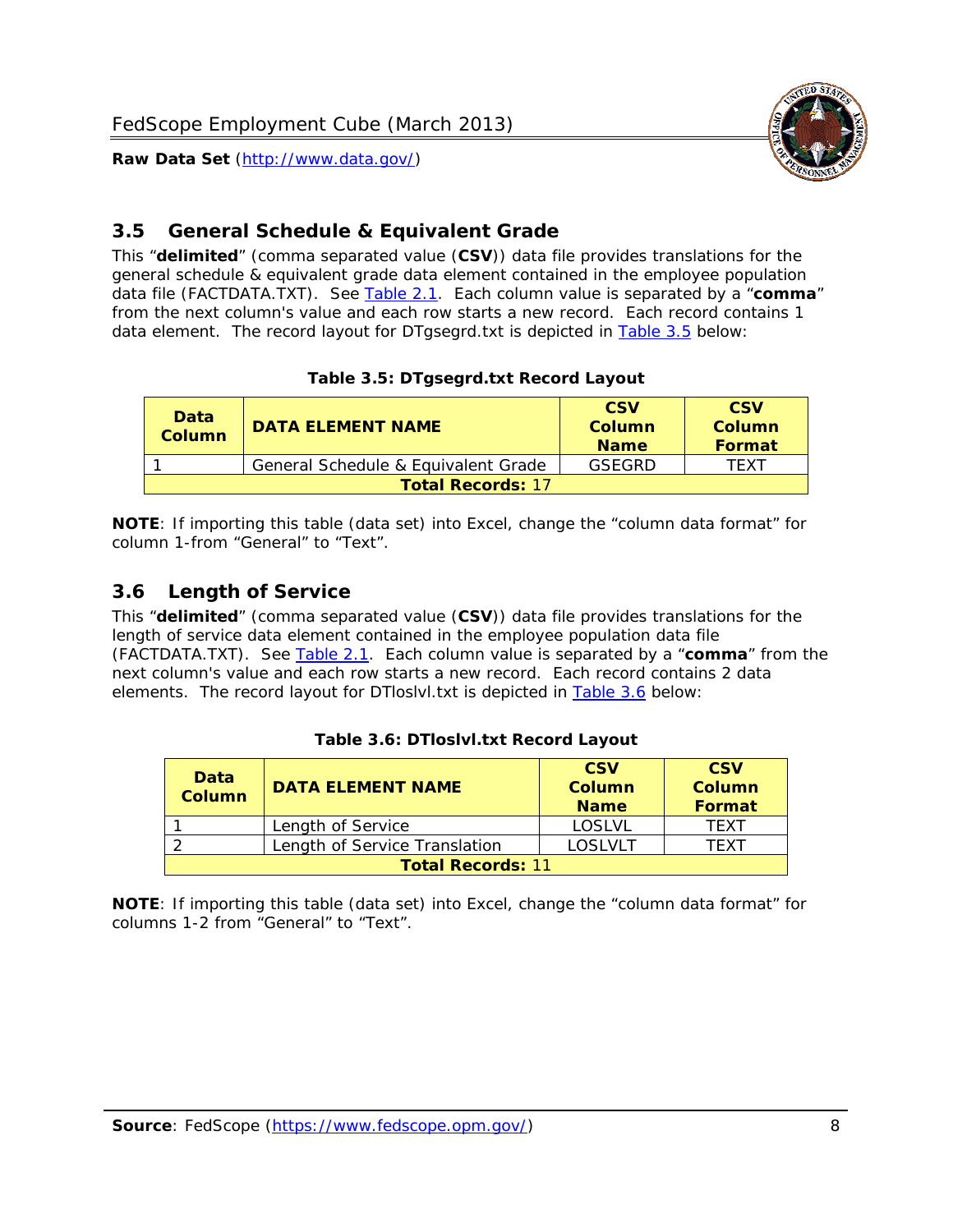

### <span id="page-9-0"></span>*3.7 Occupation*

<span id="page-9-4"></span>This "**delimited**" (comma separated value (**CSV**)) data file provides translations for the occupation data element contained in the employee population data file (FACTDATA.TXT). See [Table 2.1](#page-4-1). Each column value is separated by a "**comma**" from the next column's value and each row starts a new record. Each record contains 6 data elements. The record layout for DTocc.txt is depicted in [Table 3.7](#page-9-4) below:

<span id="page-9-2"></span>

| Data<br><b>Column</b>     | <b>DATA ELEMENT NAME</b>             | <b>CSV</b><br>Column<br><b>Name</b> | <b>CSV</b><br><b>Column</b><br><b>Format</b> |
|---------------------------|--------------------------------------|-------------------------------------|----------------------------------------------|
|                           | Occupation Type                      | <b>OCCTYP</b>                       | <b>TEXT</b>                                  |
|                           | Occupation Type Translation          | <b>OCCTYPT</b>                      | <b>TEXT</b>                                  |
| ာ                         | <b>Occupation Family</b>             | <b>OCCFAM</b>                       | <b>TEXT</b>                                  |
|                           | <b>Occupation Family Translation</b> | <b>OCCFAMT</b>                      | <b>TEXT</b>                                  |
| 5                         | Occupation                           | <b>OCC</b>                          | <b>TEXT</b>                                  |
|                           | <b>Occupation Translation</b>        | <b>OCCT</b>                         | <b>TEXT</b>                                  |
| <b>Total Records: 687</b> |                                      |                                     |                                              |

#### **Table 3.7: DTocc.txt Record Layout**

**NOTE**: If importing this table (data set) into Excel, change the "column data format" for columns 1-6 from "General" to "Text".

#### <span id="page-9-1"></span>*3.8 Occupation Category*

<span id="page-9-5"></span>This "**delimited**" (comma separated value (**CSV**)) data file provides translations for the occupation category data element contained in the employee population data file (FACTDATA.TXT). See [Table 2.1](#page-4-1). Each column value is separated by a "**comma**" from the next column's value and each row starts a new record. Each record contains 2 data elements. The record layout for DTpatco.txt is depicted in [Table 3.8](#page-9-5) below:

<span id="page-9-3"></span>

| Data<br><b>Column</b>   | <b>DATA ELEMENT NAME</b>        | <b>CSV</b><br>Column<br><b>Name</b> | <b>CSV</b><br>Column<br>Format |
|-------------------------|---------------------------------|-------------------------------------|--------------------------------|
|                         | <b>Occupation Category</b>      | <b>PATCO</b>                        | <b>TFXT</b>                    |
|                         | Occupation Category Translation | <b>PATCOT</b>                       | TFXT                           |
| <b>Total Records: 7</b> |                                 |                                     |                                |

|  |  | Table 3.8: DTpatco.txt Record Layout |  |  |
|--|--|--------------------------------------|--|--|
|--|--|--------------------------------------|--|--|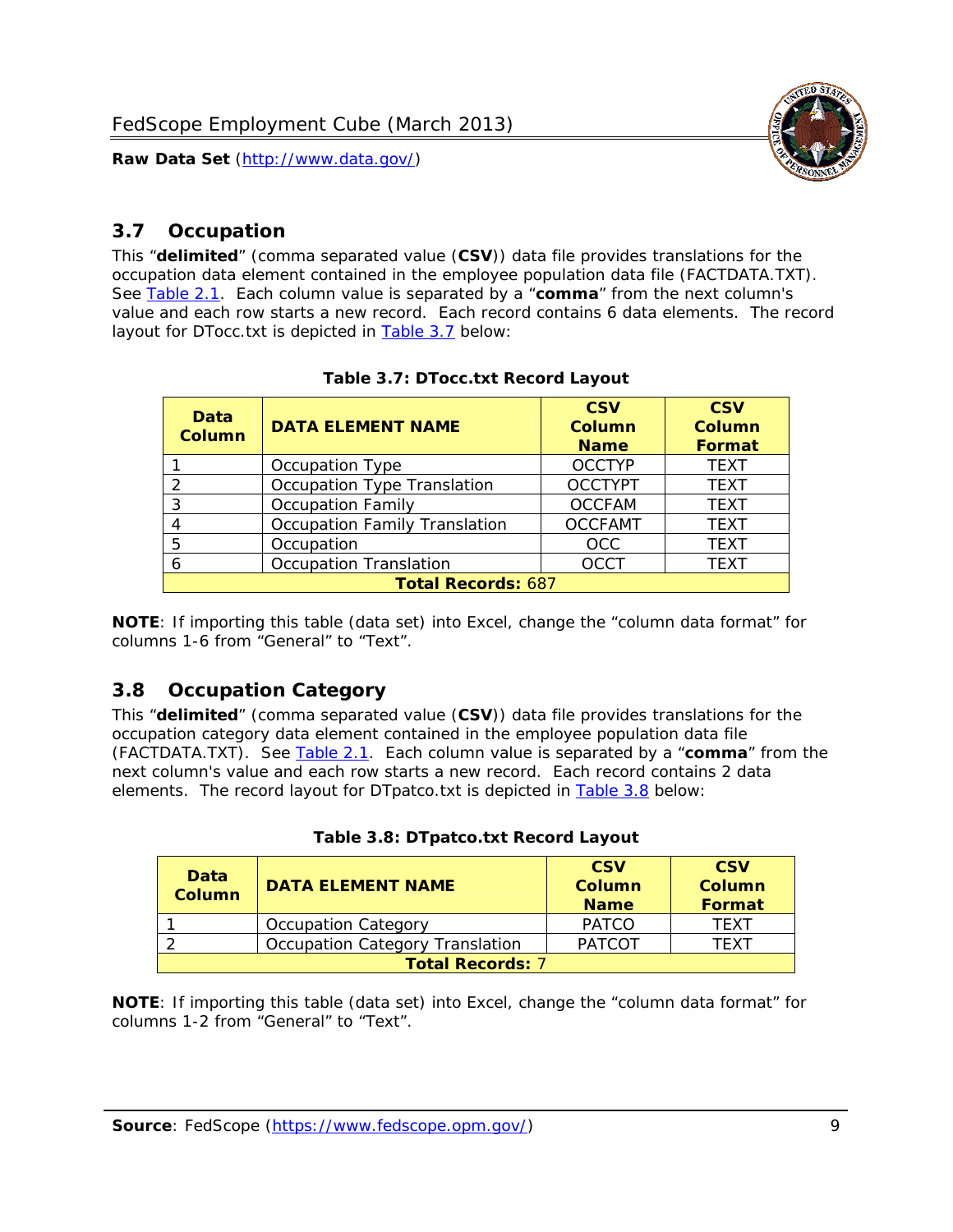

## <span id="page-10-0"></span>*3.9 Pay Plan & Grade*

<span id="page-10-4"></span>This "**delimited**" (comma separated value (**CSV**)) data file provides translations for the pay plan & grade data element contained in the employee population data file (FACTDATA.TXT). See [Table 2.1](#page-4-1). Each column value is separated by a "**comma**" from the next column's value and each row starts a new record. Each record contains 7 data elements. The record layout for DTppgrd.txt is depicted in **Table 3.9** below:

<span id="page-10-2"></span>

| Data<br><b>Column</b>       | <b>DATA ELEMENT NAME</b>   | <b>CSV</b><br>Column<br><b>Name</b> | <b>CSV</b><br><b>Column</b><br><b>Format</b> |  |
|-----------------------------|----------------------------|-------------------------------------|----------------------------------------------|--|
|                             | Pay Plan Type              | <b>PPTYP</b>                        | <b>TEXT</b>                                  |  |
| $\mathcal{P}$               | Pay Plan Type Translation  | <b>PPTYPT</b>                       | <b>TEXT</b>                                  |  |
| 3                           | Pay Plan Group             | <b>PPGROUP</b>                      | <b>TEXT</b>                                  |  |
| 4                           | Pay Plan Group Translation | <b>PPGROUPT</b>                     | <b>TEXT</b>                                  |  |
| 5                           | Pay Plan                   | <b>PAYPLAN</b>                      | <b>TEXT</b>                                  |  |
| 6                           | Pay Plan Translation       | PAYPLANT                            | <b>TEXT</b>                                  |  |
|                             | Pay Plan & Grade           | <b>PPGRD</b>                        | <b>TEXT</b>                                  |  |
| <b>Total Records: 1,037</b> |                            |                                     |                                              |  |

#### **Table 3.9: DTppgrd.txt Record Layout**

**NOTE**: If importing this table (data set) into Excel, change the "column data format" for columns 1-7 from "General" to "Text".

# <span id="page-10-1"></span>*3.10 Salary Level*

<span id="page-10-5"></span><span id="page-10-3"></span>This "**delimited**" (comma separated value (**CSV**)) data file provides translations for the salary level data element contained in the employee population data file (FACTDATA.TXT). See [Table 2.1](#page-4-1). Each column value is separated by a "**comma**" from the next column's value and each row starts a new record. Each record contains 2 data elements. The record layout for DTsallvl.txt is depicted in [Table 3.10](#page-10-5) below:

| <b>Data</b><br>Column    | <b>DATA ELEMENT NAME</b>        | <b>CSV</b><br>Column<br><b>Name</b> | <b>CSV</b><br>Column<br><b>Format</b> |
|--------------------------|---------------------------------|-------------------------------------|---------------------------------------|
|                          | Salary Level                    | <b>SALLVL</b>                       | TFXT                                  |
|                          | <b>Salary Level Translation</b> | SAI I VI T                          | TEXT                                  |
| <b>Total Records: 19</b> |                                 |                                     |                                       |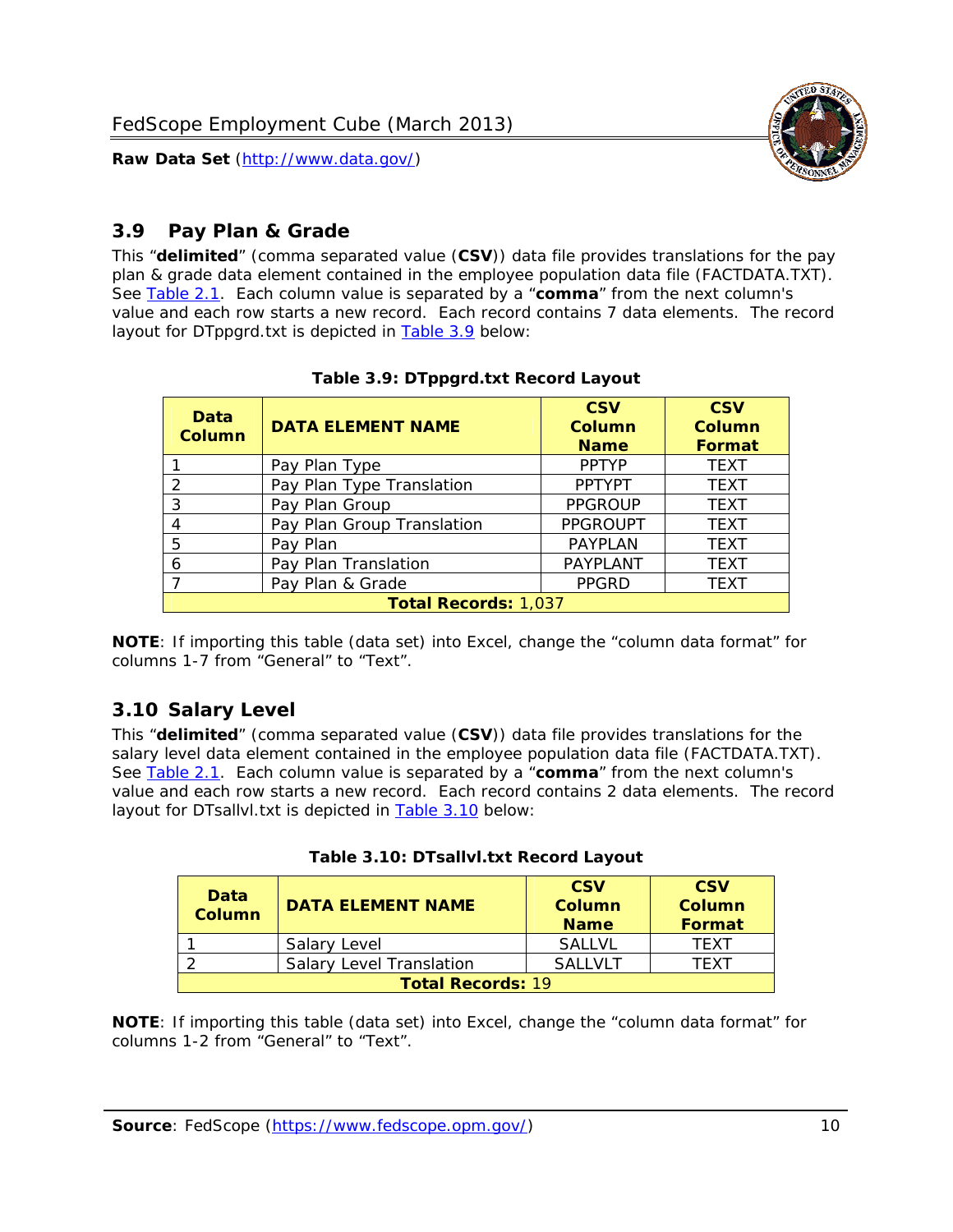

### <span id="page-11-0"></span>*3.11 STEM Occupations*

<span id="page-11-4"></span>This "**delimited**" (comma separated value (**CSV**)) data file provides translations for the STEM occupations data element contained in the employee population data file (FACTDATA.TXT). See [Table 2.1](#page-4-1). Each column value is separated by a "**comma**" from the next column's value and each row starts a new record. Each record contains 6 data elements. The record layout for DTstemocc.txt is depicted in [Table 3.11](#page-11-4) below:

<span id="page-11-2"></span>

| <b>Data</b><br><b>Column</b> | <b>DATA ELEMENT NAME</b>                     | <b>CSV</b><br><b>Column</b><br><b>Name</b> | <b>CSV</b><br><b>Column</b><br>Format |
|------------------------------|----------------------------------------------|--------------------------------------------|---------------------------------------|
|                              | <b>STEM Occupation Aggregate</b>             | <b>STEMAGG</b>                             | <b>TEXT</b>                           |
|                              | <b>STEM Occupation Aggregate Translation</b> | <b>STEMAGGT</b>                            | <b>TEXT</b>                           |
| 3                            | <b>STEM Occupation Type</b>                  | <b>STEMTYP</b>                             | <b>TFXT</b>                           |
|                              | <b>STEM Occupation Type Translation</b>      | <b>STEMTYPT</b>                            | <b>TEXT</b>                           |
| 5                            | <b>STEM Occupation</b>                       | <b>STEMOCC</b>                             | <b>TEXT</b>                           |
|                              | <b>STEM Occupation Translation</b>           | <b>STEMOCCT</b>                            | <b>TEXT</b>                           |
| <b>Total Records: 69</b>     |                                              |                                            |                                       |

#### **Table 3.11: DTstemocc.txt Record Layout**

**NOTE**: If importing this table (data set) into Excel, change the "column data format" for columns 1-6 from "General" to "Text".

# <span id="page-11-1"></span>*3.12 Supervisory Status*

This "**delimited**" (comma separated value (**CSV**)) data file provides translations for the supervisory status data element contained in the employee population data file (FACTDATA.TXT). See [Table 2.1](#page-4-1). Each column value is separated by a "**comma**" from the next column's value and each row starts a new record. Each record contains 4 data elements. The record layout for DTsuper.txt is depicted in [Table 3.12](#page-11-5) below:

<span id="page-11-5"></span><span id="page-11-3"></span>

| Data<br><b>Column</b>   | <b>DATA ELEMENT NAME</b>              | <b>CSV</b><br>Column<br><b>Name</b> | <b>CSV</b><br><b>Column</b><br>Format |  |
|-------------------------|---------------------------------------|-------------------------------------|---------------------------------------|--|
|                         | <b>Supervisory Status Type</b>        | <b>SUPFRTYP</b>                     | <b>TEXT</b>                           |  |
|                         | Supervisory Status Type Translation   | <b>SUPERTYPT</b>                    | <b>TEXT</b>                           |  |
|                         | <b>Supervisory Status</b>             | <b>SUPERVIS</b>                     | <b>TEXT</b>                           |  |
|                         | <b>Supervisory Status Translation</b> | <b>SUPERVIST</b>                    | <b>TEXT</b>                           |  |
| <b>Total Records: 7</b> |                                       |                                     |                                       |  |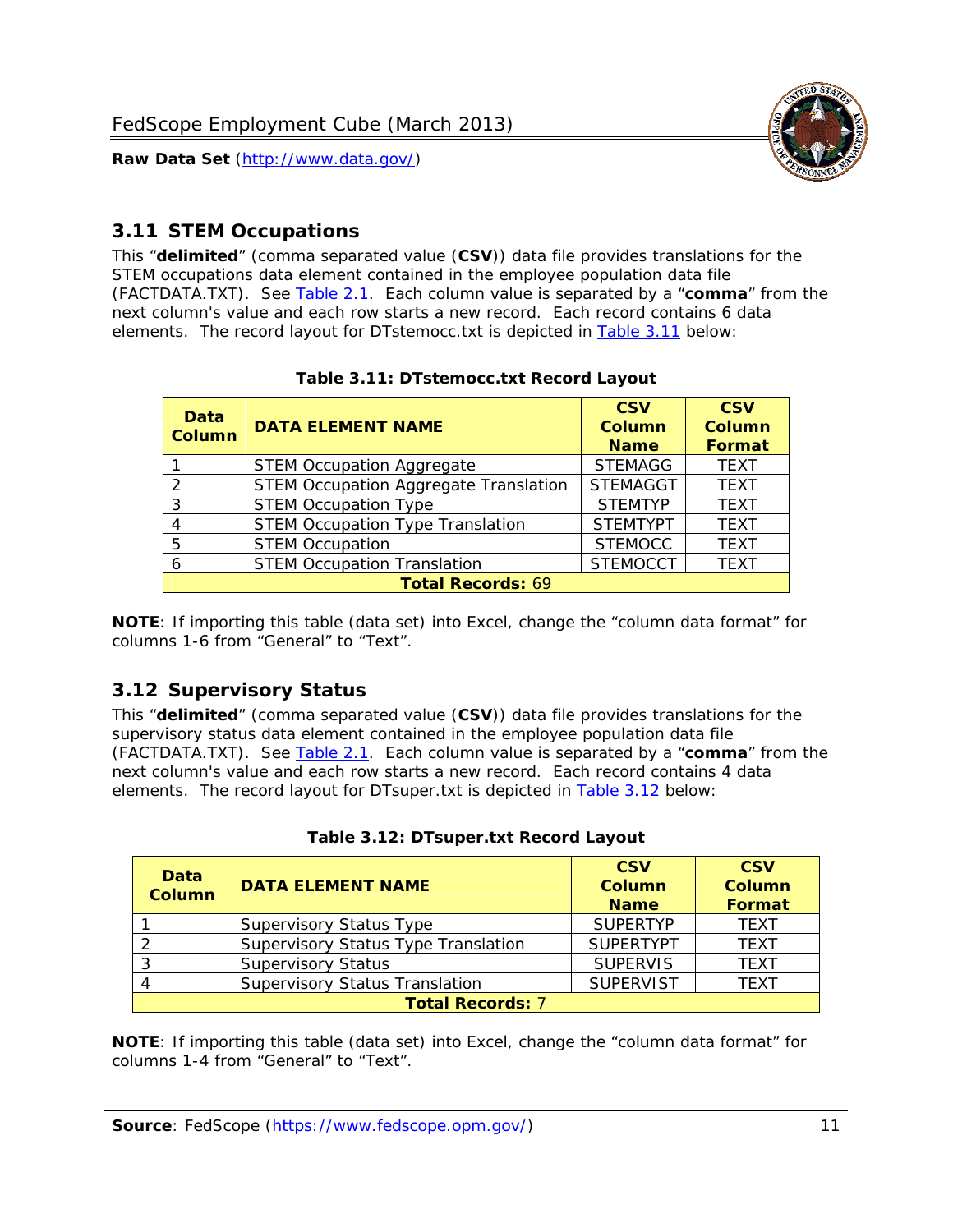

# <span id="page-12-0"></span>*3.13 Type of Appointment*

This "**delimited**" (comma separated value (**CSV**)) data file provides translations for the type of appointment data element contained in the employee population data file (FACTDATA.TXT). See [Table 2.1](#page-4-1). Each column value is separated by a "**comma**" from the next column's value and each row starts a new record. Each record contains 4 data elements. The record layout for DTtoa.txt is depicted in [Table 3.13](#page-12-4) below:

<span id="page-12-4"></span><span id="page-12-2"></span>

| Data<br><b>Column</b>    | <b>DATA ELEMENT NAME</b>             | <b>CSV</b><br><b>Column</b><br><b>Name</b> | <b>CSV</b><br><b>Column</b><br>Format |
|--------------------------|--------------------------------------|--------------------------------------------|---------------------------------------|
|                          | Type of Appointment Type             | <b>TOATYP</b>                              | <b>TEXT</b>                           |
|                          | Type of Appointment Type Translation | <b>TOATYPT</b>                             | <b>TEXT</b>                           |
|                          | Type of Appointment                  | TOA                                        | <b>TEXT</b>                           |
|                          | Type of Appointment Translation      | TOAT                                       | <b>TFXT</b>                           |
| <b>Total Records: 21</b> |                                      |                                            |                                       |

#### **Table 3.13: DTtoa.txt Record Layout**

**NOTE**: If importing this table (data set) into Excel, change the "column data format" for columns 1-4 from "General" to "Text".

#### <span id="page-12-1"></span>*3.14 Work Schedule*

<span id="page-12-5"></span>This "**delimited**" (comma separated value (**CSV**)) data file provides translations for the work schedule data element contained in the employee population data file (FACTDATA.TXT). See [Table 2.1](#page-4-1). Each column value is separated by a "**comma**" from the next column's value and each row starts a new record. Each record contains 4 data elements. The record layout for DTwrksch.txt is depicted in [Table 3.14](#page-12-5) below:

<span id="page-12-3"></span>

| Data<br>Column           | <b>DATA ELEMENT NAME</b>       | <b>CSV</b><br><b>Column</b><br><b>Name</b> | <b>CSV</b><br>Column<br>Format |
|--------------------------|--------------------------------|--------------------------------------------|--------------------------------|
|                          | Work Schedule Type             | <b>WSTYP</b>                               | <b>TEXT</b>                    |
| 2                        | Work Schedule Type Translation | <b>WSTYPT</b>                              | <b>TFXT</b>                    |
| 3                        | Work Schedule                  | <b>WORKSCH</b>                             | <b>TFXT</b>                    |
|                          | Work Schedule Translation      | <b>WORKSCHT</b>                            | <b>TFXT</b>                    |
| <b>Total Records: 12</b> |                                |                                            |                                |

| Table 3.14: DTwrksch.txt Record Layout |
|----------------------------------------|
|----------------------------------------|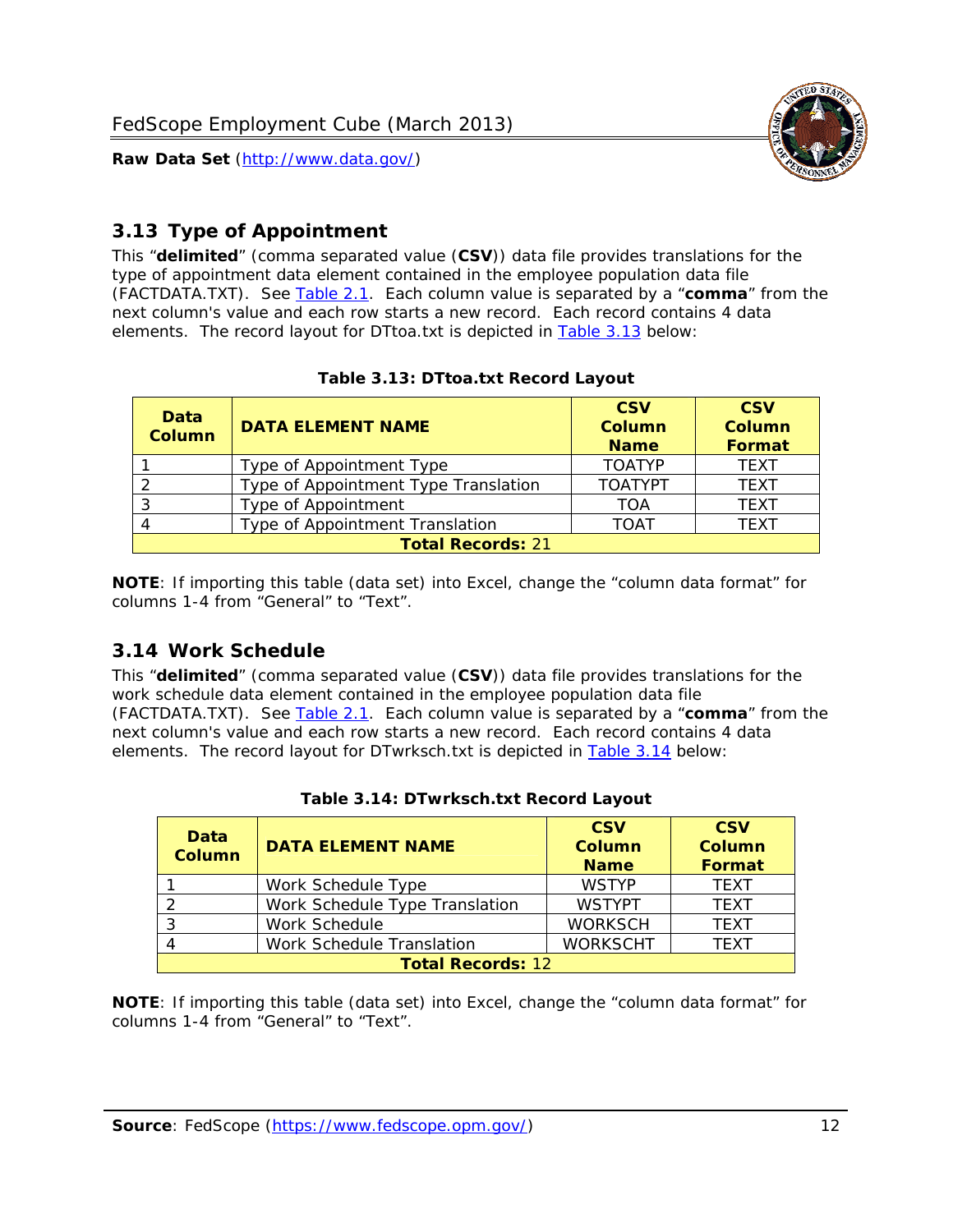

#### <span id="page-13-0"></span>*3.15 Work Status*

<span id="page-13-4"></span><span id="page-13-2"></span>This "**delimited**" (comma separated value (**CSV**)) data file provides translations for the work status data element contained in the employee population data file (FACTDATA.TXT). See [Table 2.1](#page-4-1). Each column value is separated by a "**comma**" from the next column's value and each row starts a new record. Each record contains 2 data elements. The record layout for DTwkstat.txt is depicted in [Table 3.15](#page-13-4) below:

| Data<br><b>Column</b>   | <b>DATA ELEMENT NAME</b>       | <b>CSV</b><br>Column<br><b>Name</b> | <b>CSV</b><br>Column<br>Format |
|-------------------------|--------------------------------|-------------------------------------|--------------------------------|
|                         | Work Status                    | <b>WORKSTAT</b>                     | TFXT                           |
|                         | <b>Work Status Translation</b> | <b>WORKSTATT</b>                    | TFXT                           |
| <b>Total Records: 2</b> |                                |                                     |                                |

#### **Table 3.15: DTwkstat.txt Record Layout**

**NOTE**: If importing this table (data set) into Excel, change the "column data format" for columns 1-2 from "General" to "Text".

#### <span id="page-13-1"></span>*3.16 Date*

<span id="page-13-5"></span><span id="page-13-3"></span>This "**delimited**" (comma separated value (**CSV**)) data file provides translations for the status file month date data element contained in the employee population data file (FACTDATA.TXT). See [Table 2.1](#page-4-1). Each column value is separated by a "**comma**" from the next column's value and each row starts a new record. Each record contains 2 data elements. The record layout for DTdate.txt is depicted in [Table 3.16](#page-13-5) below:

| Data<br><b>Column</b>   | <b>DATA ELEMENT NAME</b> | <b>CSV</b><br>Column<br><b>Name</b> | <b>CSV</b><br>Column<br><b>Format</b> |
|-------------------------|--------------------------|-------------------------------------|---------------------------------------|
|                         | File Date                | <b>DATECODE</b>                     | TFXT                                  |
|                         | File Date Translation    | <b>DATECODET</b>                    | TFXT                                  |
| <b>Total Records: 1</b> |                          |                                     |                                       |

**Table 3.16: DTdate.txt Record Layout**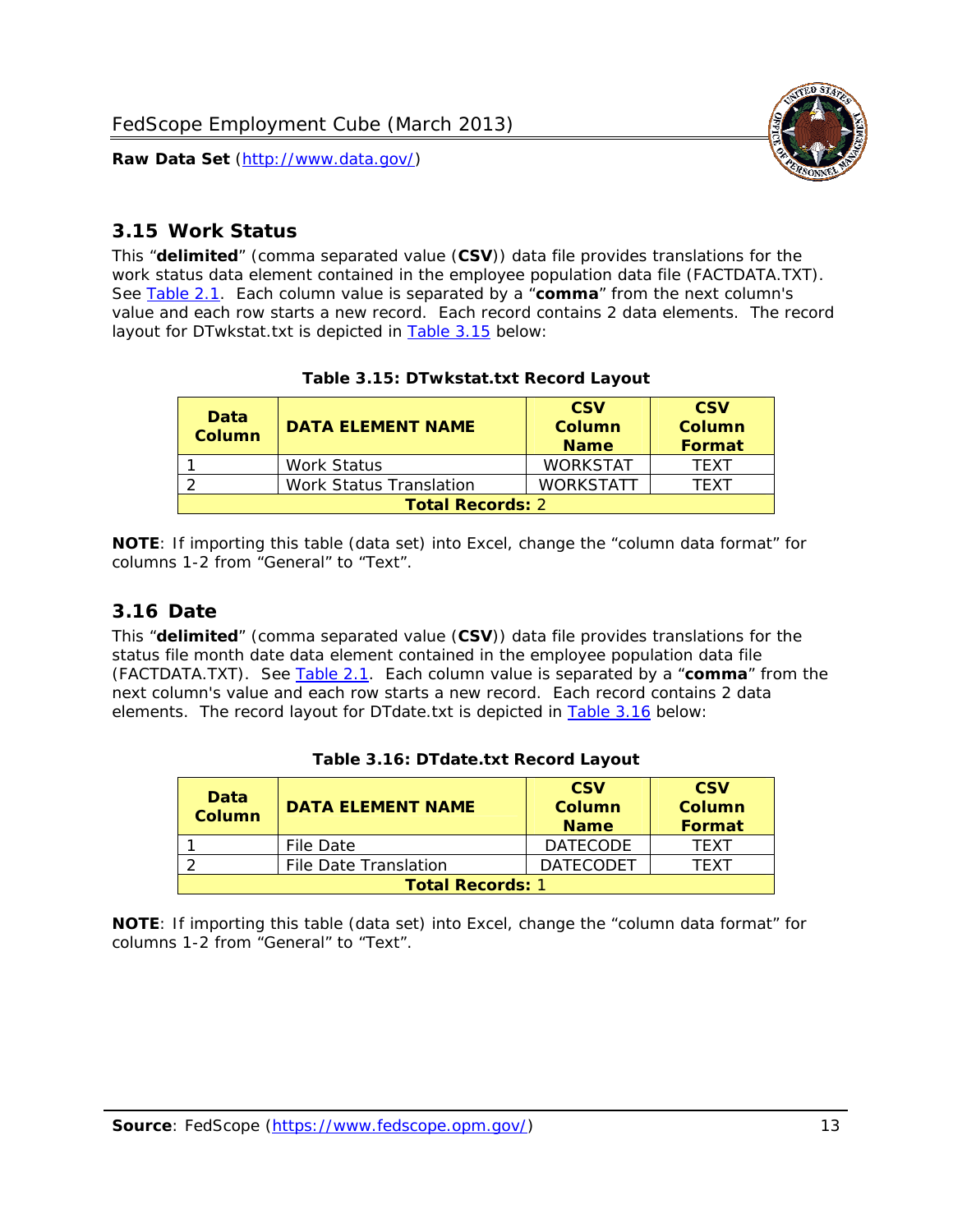<span id="page-14-0"></span>

There is no translation file for this data element. Every record in the employee population data file (FACTDATA.TXT) contains a value of "1" for this field. See Chapter [4.17](#page-16-8) for definition of **Employment**.

#### <span id="page-14-1"></span>*3.18 Average Salary*

There is no translation file for this data element. See Chapter [4.18](#page-17-1) for definition of [Average](#page-17-1) **[Salary](#page-17-1) [Average Salary.](#page-17-1)** 

#### <span id="page-14-2"></span>*3.19 Average Length of Service*

There is no translation file for this data element. See Chapter [4.19](#page-17-2) for definition of [Average](#page-17-2) Length of Service

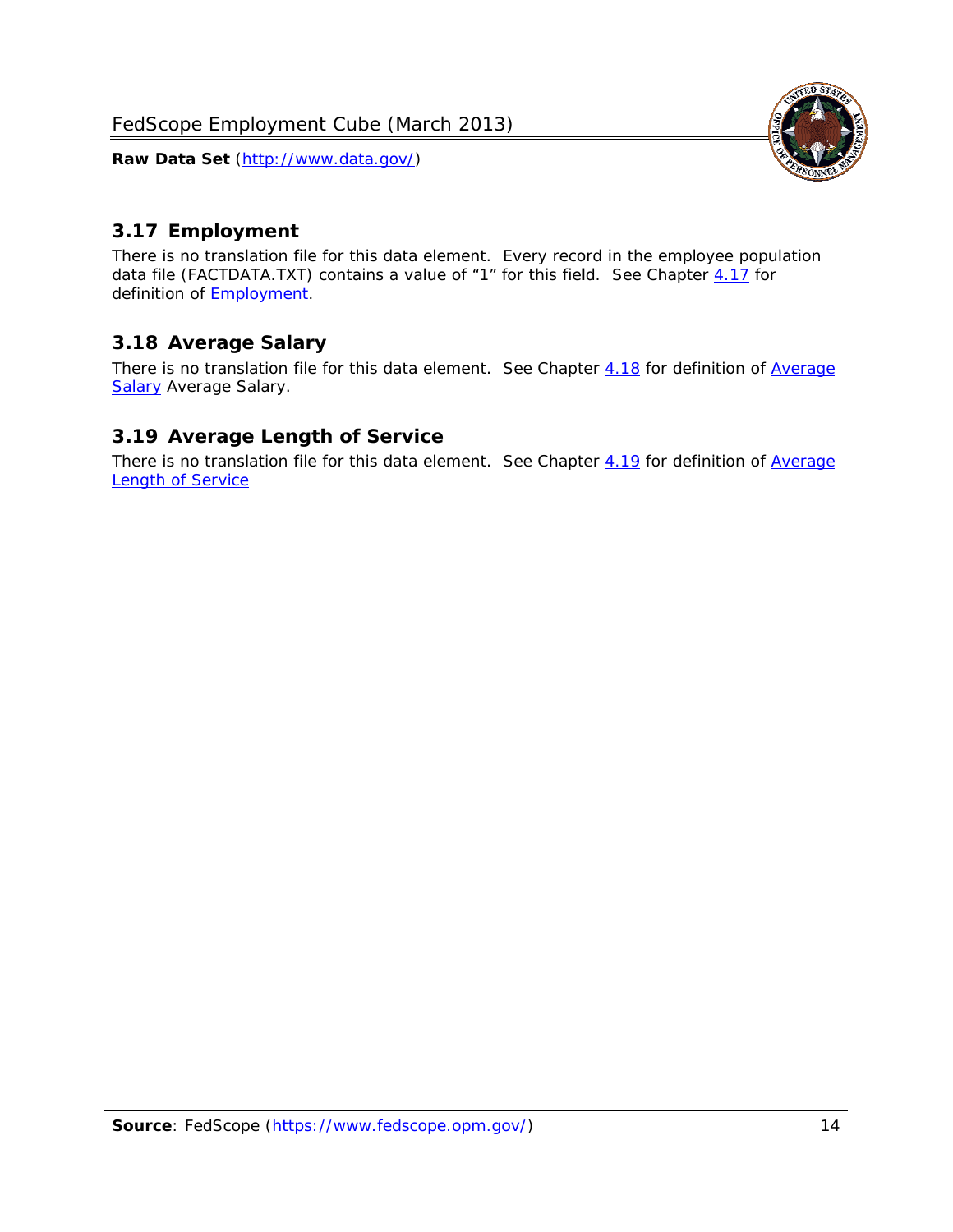

# <span id="page-15-0"></span>**4 DATA DEFINITIONS**

#### <span id="page-15-1"></span>*4.1 Agency*

The employing organization.

#### <span id="page-15-2"></span>*4.2 Location*

The official duty station of an employee. Locations in the United States are defined in terms of states. Locations outside the United States are defined in terms of countries and U.S. territories.

#### <span id="page-15-3"></span>*4.3 Age*

An employee's age. Age is displayed in five-year intervals, except for an initial interval of less than 20 years and a final interval of 65 years or more.

#### <span id="page-15-4"></span>*4.4 Education Level*

The extent of an employee's educational attainment from an accredited institution.

#### <span id="page-15-5"></span>*4.5 General Schedule & Equivalent Grade*

The General Schedule grade for pay plans in the General Schedule and Equivalent pay plan category (See [Pay Plan & Grade](#page-16-0)).

#### <span id="page-15-6"></span>*4.6 Length of Service*

The number of years of Federal civilian employment, creditable military service, and other service made creditable by specific legislation. Length of service is grouped by five-year intervals, except for:

- a. the initial intervals of less than 1 year, 1-2 years, and 3-4 years and
- b. the final interval of 35 years or more.

#### <span id="page-15-7"></span>*4.7 Occupation*

An employee's occupation as defined by the Office of Personnel Management (OPM).

#### <span id="page-15-8"></span>*4.8 Occupation Category*

Occupational categories are defined by the educational requirements of the occupation and the subject matter and level of difficulty or responsibility of the work.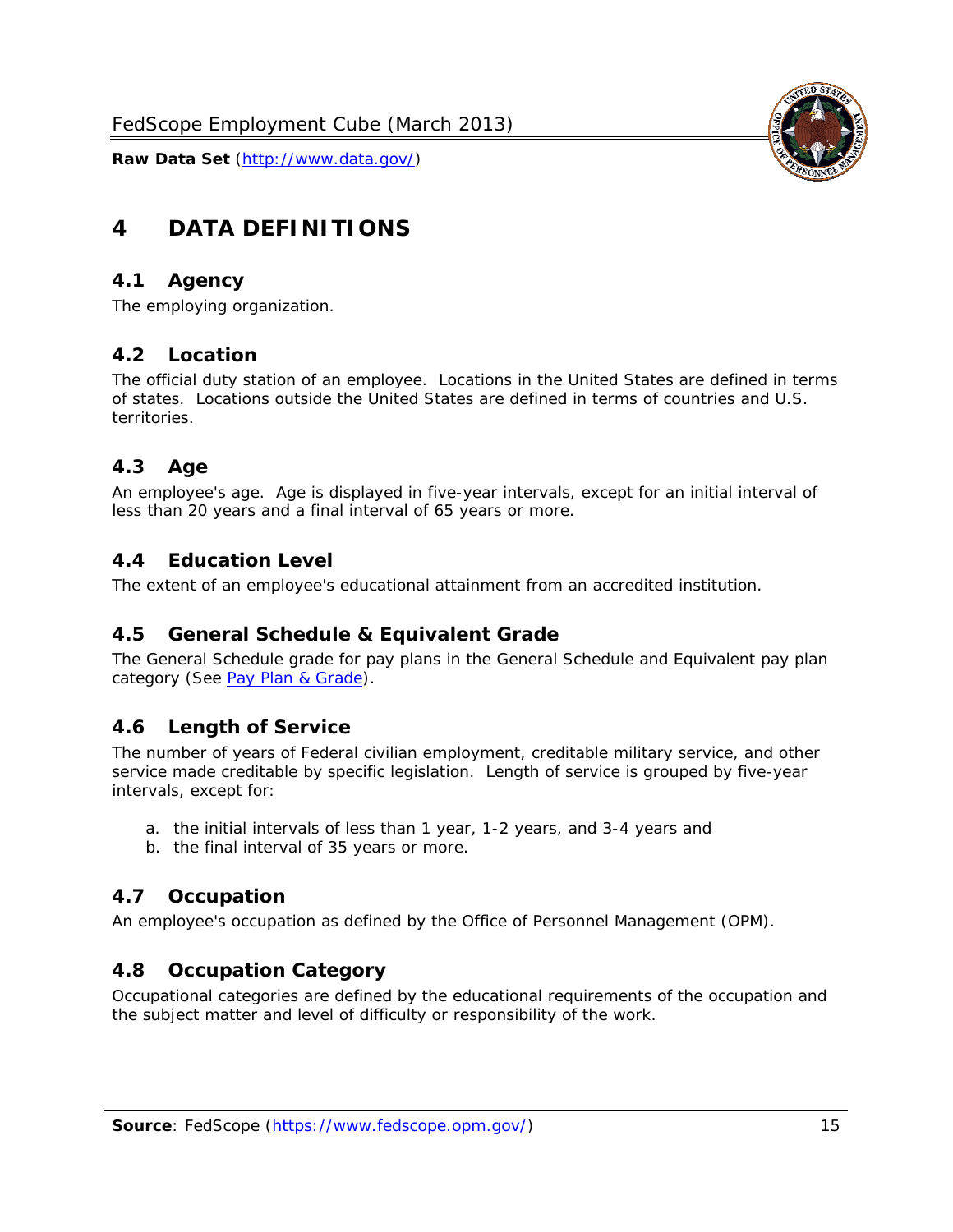

### <span id="page-16-0"></span>*4.9 Pay Plan & Grade*

The pay system and, where applicable, the grade used to determine an employee's basic pay rate. Grade denotes a hierarchical position in a pay plan and is sometimes referred to as level, class, rank, or pay band.

## <span id="page-16-1"></span>*4.10 Salary Level*

An employee's adjusted basic pay, which is an annualized rate of pay. Adjusted basic pay is the sum of an employee's rate of basic pay plus any locality comparability payment and/or special pay adjustment for law enforcement officers. Salaries are grouped by \$10,000 intervals, except for an initial interval of less than \$20,000 and a final interval of \$180,000 or more.

An employee's actual earnings may be more or less than the annualized rate because of factors such as overtime, shift differentials, less than full time work, or leave without pay.

#### <span id="page-16-2"></span>*4.11 STEM Occupations*

Listing of occupations grouped into the following four occupational series:

- 1. **S**cience
- 2. **T**echnology
- 3. **E**ngineering
- 4. **M**athematics

#### <span id="page-16-3"></span>*4.12 Supervisory Status*

The nature of managerial, supervisory, or non-supervisory responsibility assigned to an employee's position.

#### <span id="page-16-4"></span>*4.13 Type of Appointment*

An employee's appointment in terms of permanence and competitiveness.

#### <span id="page-16-5"></span>*4.14 Work Schedule*

The time basis on which an employee is scheduled to work.

#### <span id="page-16-6"></span>*4.15 Work Status*

A combination of Type of Appointment and Work Schedule data elements. The Work Status data element is limited to "Non-Seasonal Full Time Permanent" and "Other Employees".

#### <span id="page-16-7"></span>*4.16 Date*

<span id="page-16-8"></span>The file date (e.g. March 2013 represented by 201303).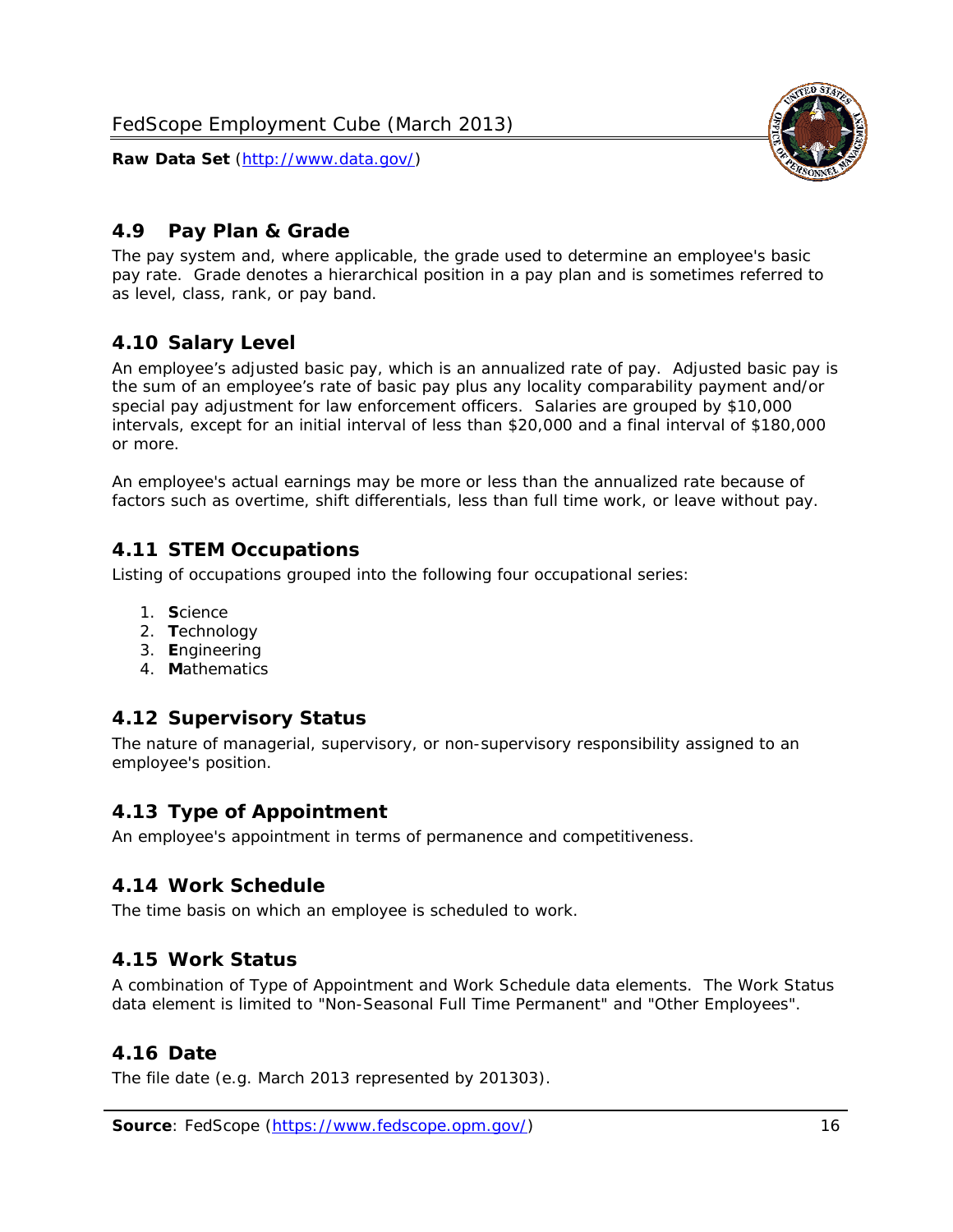

# <span id="page-17-0"></span>*4.17 Employment*

A measure representing the number of employees in pay status at the end of the quarter (or end of the pay period prior to the end of the quarter).

## <span id="page-17-1"></span>*4.18 Average Salary*

A measure representing the average adjusted basic pay, an annualized rate of pay. Adjusted basic pay is the sum of an employee's rate of basic pay and any locality comparability payment and/or special pay adjustment for law enforcement officers.

An employee's actual earnings may be more or less than the annualized rate because of factors such as overtime, shift differentials, less than full time work, or leave without pay.

Invalid salary values are excluded from the average. A large number of invalid values could invalidate the average. To obtain counts of invalid values, display the data using the Salary Level dimension (See [Salary Level\)](#page-16-1).

## <span id="page-17-2"></span>*4.19 Average Length of Service*

A measure representing the average number of years of Federal civilian employment and creditable military service.

Invalid values are excluded from the average. A large number of invalid values could invalidate the average. To obtain counts of invalid values, display the data using the Length of Service dimension (See [Length of Service](#page-15-6)).